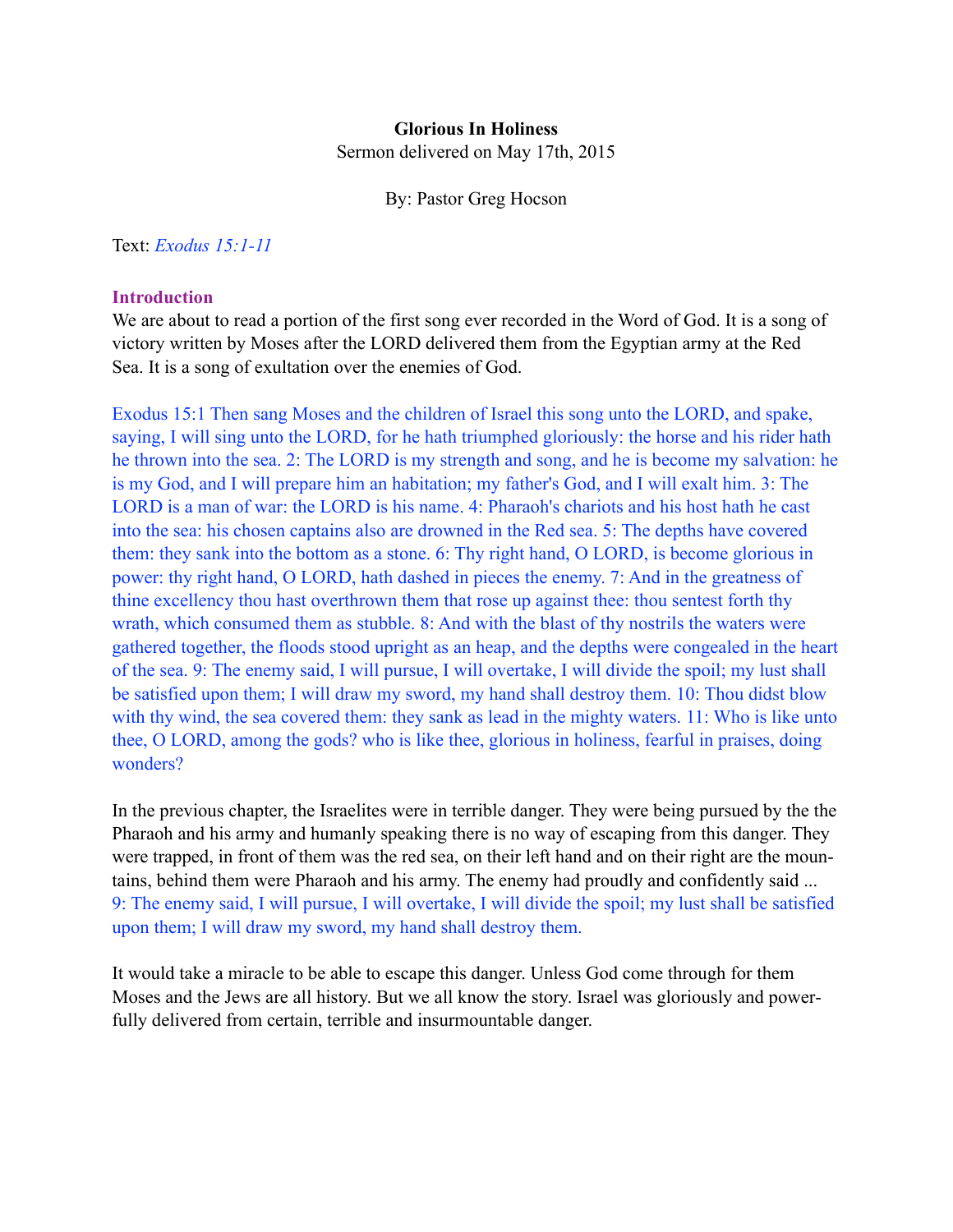# **I - The Challenge**

# 11: **Who is like unto thee, O LORD, among the gods? who is like thee**, glorious in holiness, fearful in praises, doing wonders?

There is the challenge to the gods of the Egyptians and to all other gods and compare them with Jehovah. Egypt was known for their many gods. Seems like for every need, for every circumstance, for every situation, for every problem, they have a god or goddess that they could call upon.

When God sent Moses and Aaron to appear before Pharaoh and relay God's message to let the people go, how did the Pharaoh respond?

Exodus 5:1 And afterward Moses and Aaron went in, and told Pharaoh, Thus saith the LORD God of Israel, Let my people go, that they may hold a feast unto me in the wilderness. 2: And Pharaoh said, **Who is the LORD, that I should obey his voice to let Israel go? I know not the LORD, neither will I let Israel go**.

Perhaps Pharaoh was thinking, "another god?" Who is the Jehovah that I should obey Him?

# To which, God responded ...

Exodus 7:3 And I will harden Pharaoh's heart, and multiply my signs and my wonders in the land of Egypt. 4: But Pharaoh shall not hearken unto you, that I may lay my hand upon Egypt, and bring forth mine armies, and my people the children of Israel, out of the land of Egypt by great judgments. 5: And **the Egyptians shall know that I am the LORD**, when I stretch forth mine hand upon Egypt, and bring out the children of Israel from among them.

If Pharaoh does not known, he will know. Not only will Pharaoh know but the Egyptians shall know who the LORD is and that there is none like Him!

# **How is God going to accomplish that?** .

# Exodus 7:3 And I will harden Pharaoh's heart, and multiply my signs and my wonders in the land of Egypt.

The LORD will work one miracle after another, until Pharaoh and the Egyptians know that Jehovah is the LORD and there is none like Him. These "signs and wonders" are more commonly referred to as "**plagues**". As Pharaoh hardened his heart and would not let God's people go, the LORD sent one plague after another . Every plague was meant to show that there was only one true God and this one true God was far greater than all of the multiple gods and goddesses of the Egyptians. Every plague was meant to demonstrate that the LORD was superior to all the other gods of Egypt. Every plague was directed and a challenge to an Egyptian god or goddess.

**Plague #1**: Water Turned to Blood - a challenge and an attack against **Hapi** - Egyptian God of the Nile

**Plague #2**: Frogs coming from the Nile River - a challenge and an attack against **Heket** - Egyptian Goddess of Fertility, Water, Renewal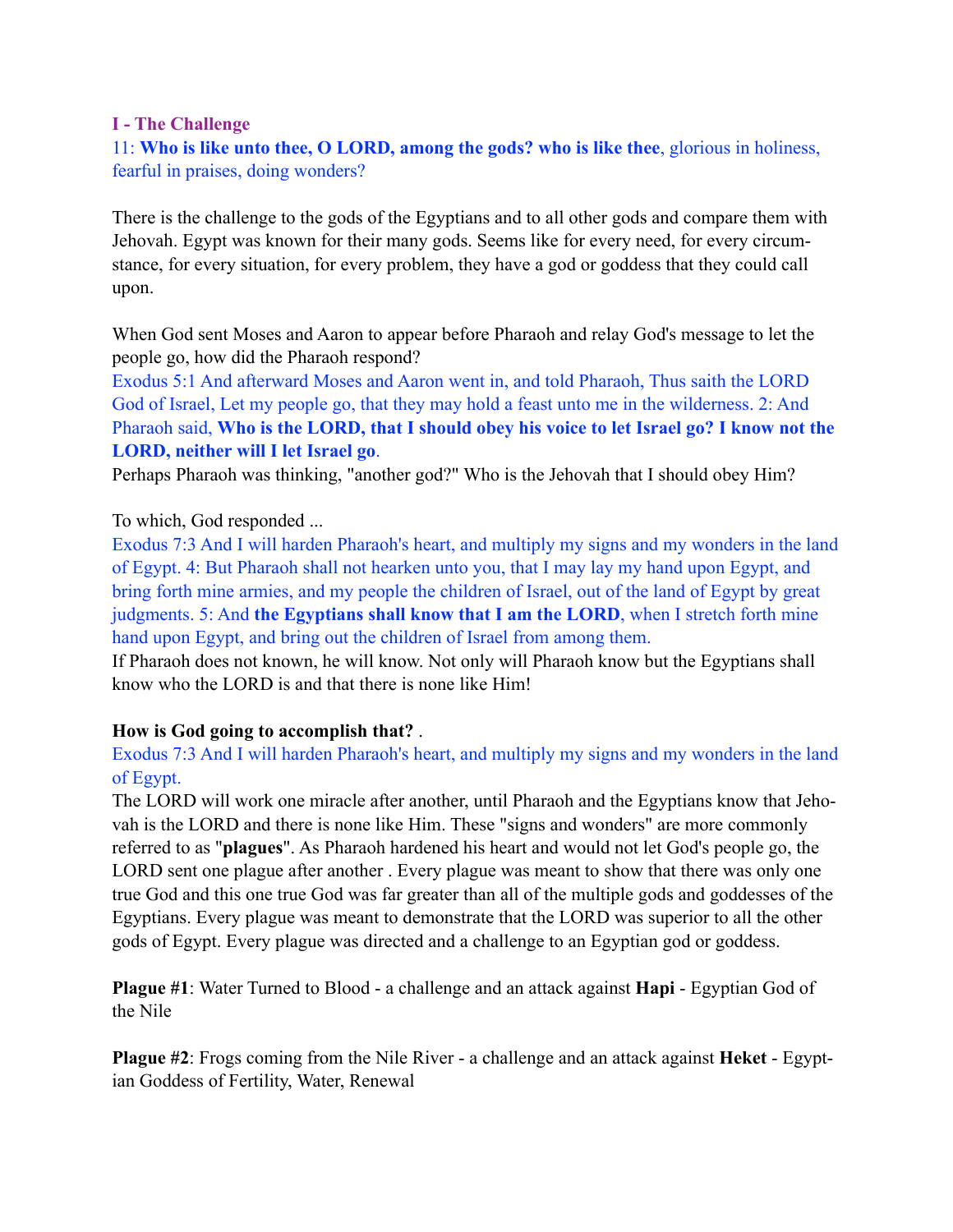**Plague #3**: Lice from the dust of the earth - a challenge and an attack against **Geb** - Egyptian God of the Earth

**Plague #4**: Swarms of Flies - a challenge and an attack against **Khepri** - Egyptian God of creation, movement of the Sun, rebirth

**Plague #5**: Death of Cattle and Livestock - a challenge and an attack against **Hathor** - Egyptian Goddess of Love and Protection

**Plague #6**: Ashes turned to Boils and Sores - a challenge and an attack against **Isis** - Egyptian Goddess of Medicine and Peace

**Plague #7**: Hail rained down in the form of fire - a challenge and an attack against **Nut** - Egyptian Goddess of the Sky

**Plague #8**: Locusts sent from the sky - a challenge and an attack against **Seth** - Egyptian God of Storms and Disorder

**Plague #9**: Three Days of Complete Darkness - a challenge and an attack against **Ra** - The Sun God

**Plague #10**: Death of the Firstborn - a challenge and an attack against **Pharaoh** - The Ultimate Power of Egypt

Pharaoh, the king of Egypt, was worshipped by the Egyptians because he was considered to be the greatest Egyptian God of all. It was believed that he was actually the son of Ra himself, manifest in the flesh.

Who among these gods is like unto Thee? False gods can neither save nor destroy. But Jehovah can do both in glorious and powerful manner. The princes and potentates of the world are called gods, but they are feeble and mortal, none of them all comparable to Jehovah, the almighty and eternal God.

Numbers 33:4 For the Egyptians buried all their firstborn, which the LORD had smitten among them: **upon their gods also the LORD executed judgments**.

So, we see the Egyptian gods, or the objects of the Egyptians' idolatry, were confounded, and rendered completely powerless, by the ten plagues and now we read the Song of Moses, celebrating God's supremacy and glory.

# **II - The Affirmation**

11: Who is like unto thee, O LORD, among the gods? who is like thee, **glorious in holiness**, fearful in praises, doing wonders?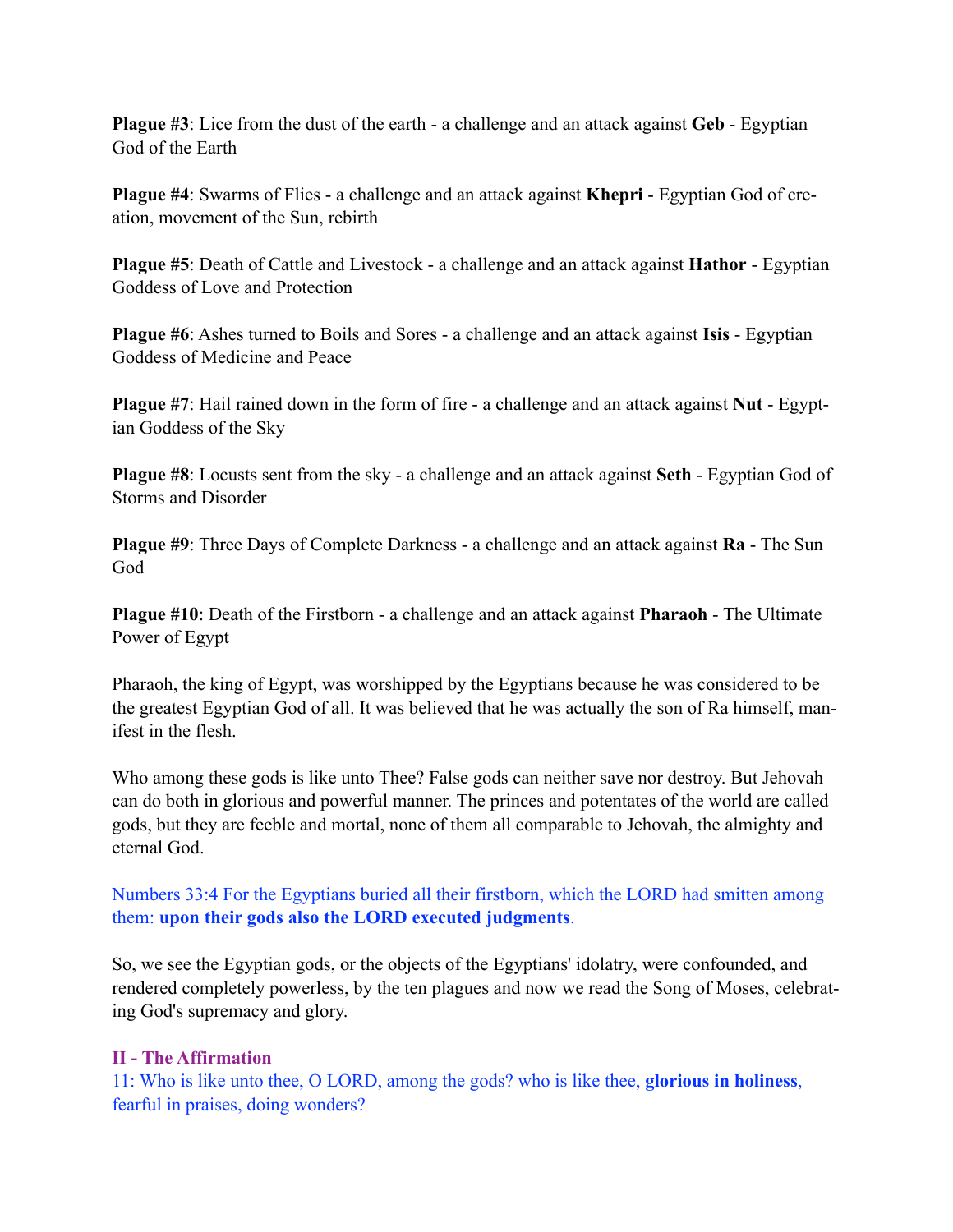I love rhetorical questions specially the ones recorded in the Bible and the Bible is full of them. **Rhetorical questions** are questions that the answer is obvious. They are questions, but they are powerful questions that declare something.

Genesis 18:14 **Is any thing too hard for the LORD?** At the time appointed I will return unto thee, according to the time of life, and Sarah shall have a son.

Genesis 18:25 That be far from thee to do after this manner, to slay the righteous with the wicked: and that the righteous should be as the wicked, that be far from thee: **Shall not the Judge of all the earth do right**?

John 8:46 **Which of you convinceth me of sin?** And if I say the truth, why do ye not believe me?

Romans 6:1 What shall we say then? **Shall we continue in sin, that grace may abound**?

The answer to these questions are obvious.

Here in our text, Moses asked the question ...

11: **Who is like unto thee, O LORD, among the gods? who is like thee**, glorious in holiness, fearful in praises, doing wonders?

The answer to this question is obvious. Of course, no one. There is no one like Him. There is no one that could be compared to Him. Our God is matchless and incomparable. That is what the Word of God is saying when it says, God is holy.

# **1. It refers to God's uniqueness**

The word "holy" means, primarily, "to be separate", "to be set apart", "to be different".

When the Bible says, God is holy, it is first of all saying that God is different from us. He is separated from us. He is not like us. He is unique, unapproachable and incomprehensible. He is supremely majestic above us. He is sovereign over us. God is absolutely different or distinct from all His creatures, and is exalted above them in infinite majesty. He is high and lifted up.

There are many verses that speak of God as high above all and as completely unique... Psalm 113:4 The LORD is high above all nations, and his glory above the heavens. 5: **Who is like unto the LORD our God**, who dwelleth on high,

Isaiah 40:25 **To whom then will ye liken me**, or shall I be equal? saith **the Holy One**.

Isaiah 46:5 **To whom will ye liken me, and make me equal, and compare me, that we may be like?** 6: They lavish gold out of the bag, and weigh silver in the balance, and hire a goldsmith; and he maketh it a god: they fall down, yea, they worship. 7: They bear him upon the shoulder, they carry him, and set him in his place, and he standeth; from his place shall he not remove: yea,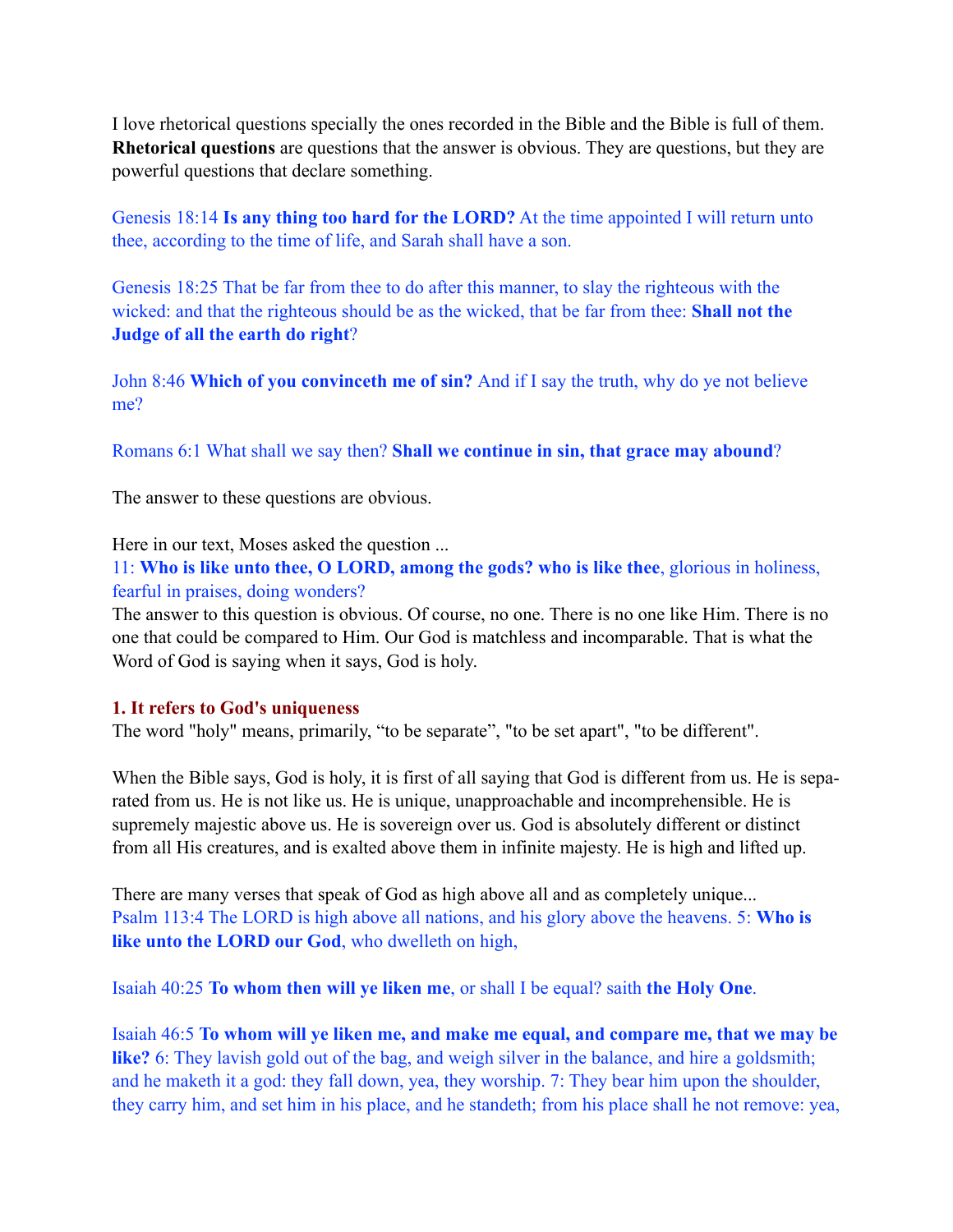one shall cry unto him, yet can he not answer, nor save him out of his trouble. 8: Remember this, and shew yourselves men: bring it again to mind, O ye transgressors. 9: Remember the former things of old: **for I am God, and there is none else; I am God, and there is none like me**,

Jeremiah 10:6 **Forasmuch as there is none like unto thee, O LORD; thou art great, and thy name is great in might.** 7: Who would not fear thee, O King of nations? for to thee doth it appertain: (indeed it is Thy due) forasmuch as among all the wise men of the nations, and in all their kingdoms, **there is none like unto thee**.

Revelation 15:4 Who shall not fear thee, O Lord, and glorify thy name? **for thou only art holy**: for all nations shall come and worship before thee; for thy judgments are made manifest. Added to the concept of holiness is the truth that absolute holiness belongs only to God.

#### **2. It refers to God's sinlessness**

When the Bible says, God is holy, it is referring to His moral purity. God is absolutely pure. He is free from all sin. He is free from pollution. He is not touched by any sin or pollution. God is untouched and unstained by the evil of the world.

#### **He is completely without sin and apart from it**.

1 John 1:5 This then is the message which we have heard of him, and declare unto you, that God is light, and in him is no darkness at all.

#### **He is so pure He cannot look upon sin**.

Habakkuk 1:13 Thou art of purer eyes than to behold evil, and canst not look on iniquity: wherefore lookest thou upon them that deal treacherously, and holdest thy tongue when the wicked devoureth the man that is more righteous than he?

Because He is holy, His attributes are holy; that is, whatever we think of as belonging to God must be thought of as holy.

#### **The Attribute of Attributes**

# 11: Who is like unto thee, O LORD, among the gods? who is like thee, **glorious in holiness**, fearful in praises, doing wonders?

God is not simply holy. He is glorious in holiness. As one preacher said, Holiness is the Attribute of of attributes. It is the crowning attribute of God. It is God's central attribute. This is what makes God, God. Holiness is the most significant of all His attributes. Without understanding of the holiness of God the cross, the crucifixion and the eternal punishment in Hell will not make sense.

In the Bible times there were people who were given the privilege to see a vision of God. Isaiah chapter 6 is an account of Isaiah's vision of God. This is a vision not a dream. Isaiah actually saw the Lord and it was so overwhelming and so consuming he barely survived.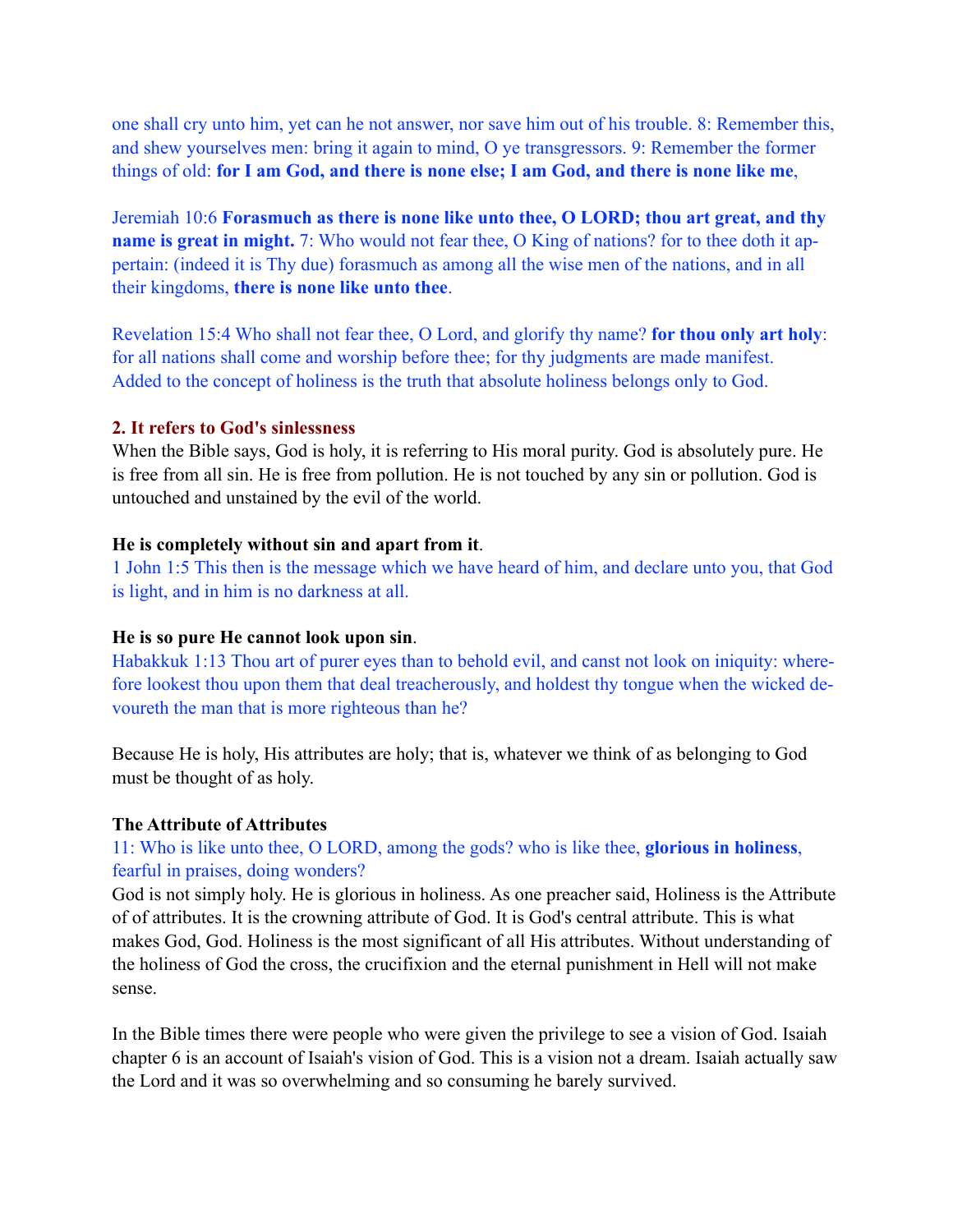Isaiah 6:1 In the year that king Uzziah died I saw also the Lord sitting upon a throne, high and lifted up, and his train filled the temple.

Tragedy struck but then Isaiah saw the Lord sitting upon a throne.

Then he saw angelic brings flying back and forth the throne crying ...

2: Above it stood the seraphims: each one had six wings; with twain he covered his face, and with twain he covered his feet, and with twain he did fly. 3: And one cried unto another, and said, Holy, holy, holy, is the LORD of hosts: the whole earth is full of his glory.

# **What are the significance of these words?** .

I just learned that Biblical Hebrew had no punctuations. And if that is the case, how do they emphasize a word that is of crucial importance? How do they convey that, what they are about to say is of great importance? There many different ways. And one of the ways is term repetition or repetition of the same word. Our Lord used this when He spoke to Nicodemus...

John 3:3 Jesus answered and said unto him, Verily, verily, I say unto thee, Except a man be born again, he cannot see the kingdom of God.

John 3:5 Jesus answered, Verily, verily, I say unto thee, Except a man be born of water and of the Spirit, he cannot enter into the kingdom of God.

Just think about it. When God says something once, it is important. When He says it twice, it is very important. But when He says it three times, that means it is of supreme importance.

There is no other attribute found in the Word of God that has this kind of emphasis. You will never find in the Bible where it says, God is love, love, love, or mercy, mercy, mercy, or justice, justice, justice, or eternal, eternal, eternal, or faithful, faithful, faithful. Although these are all true, that God is love, merciful, just, eternal, and faithful, but you will never find these attribute in triplicate form. But it does say ...

Isaiah 6:3 And one cried unto another, and said, Holy, holy, holy, is the LORD of hosts: the whole earth is full of his glory.

Holiness is the only attribute of God mentioned in triplicate.

Two times the Bible tells us that God is holy, holy, holy. The other place is found in ... Revelation 4:8 And the four beasts had each of them six wings about him; and they were full of eyes within: and they rest not day and night, saying, Holy, holy, holy, LORD God Almighty, which was, and is, and is to come.

There is no other attributes that He delights more than this one. This is the attribute that God delights more than any other.

This is a reference to the absolute complete holiness of God. He is not simply holy, He is holy, holy, holy.

# **III - Our Response**

So, what is it to us?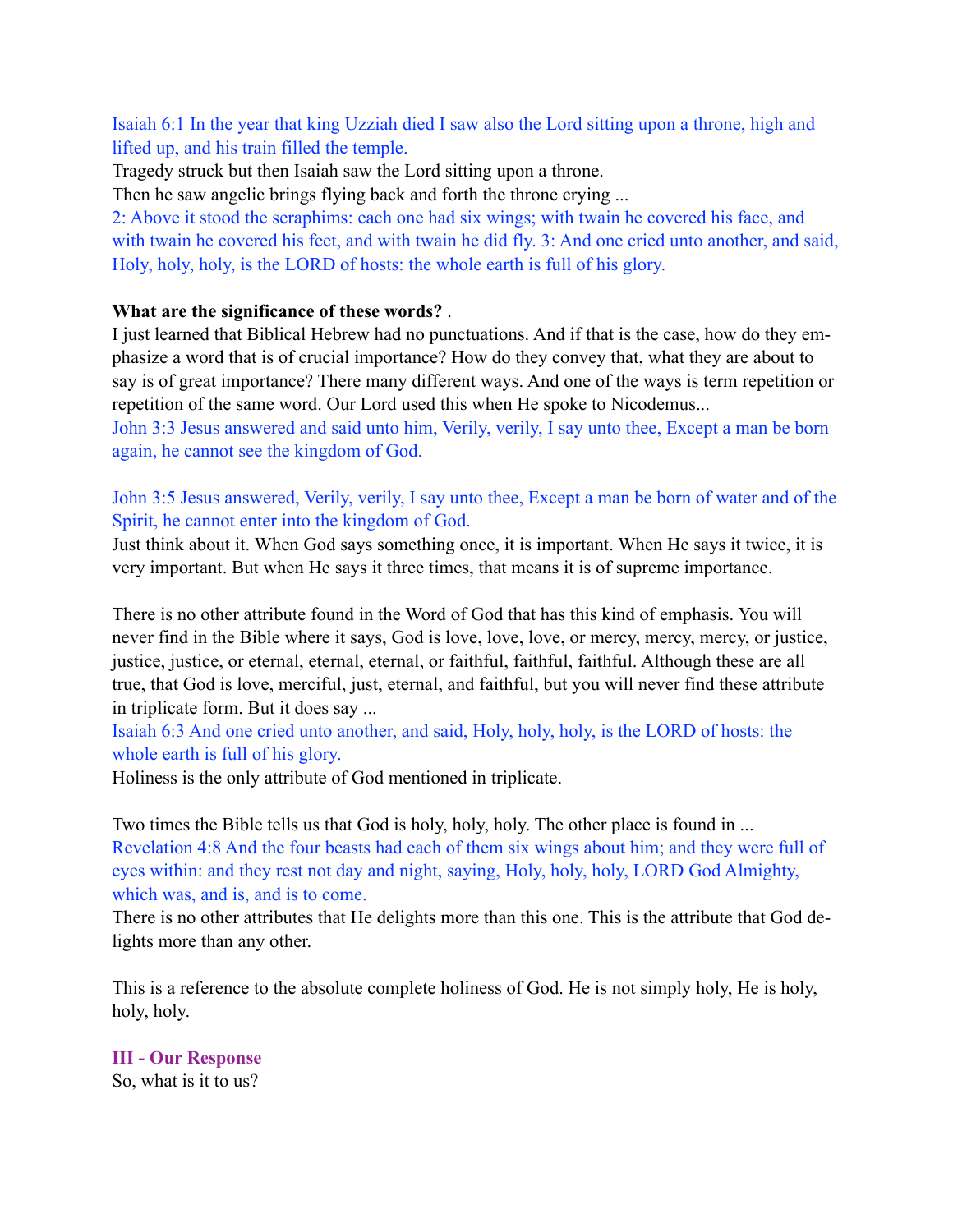There are attributes of God that we like to read about, to hear about, to think about, to talk about and that we delight in above others. We tend to think more often of God's grace, of God's mercy, of God's love, of God's goodness, of God's faithfulness, than we do of justice. Some of God's perfections we simply delight more in, because of the benefits they bring to us. They help us, they comfort us, they bring us joy, they bring us encouragement in our times of trials and troubles and sadness. So we think a lot about those attributes.

#### **But it is to our detriment if we ignore the attributes of God that pertains to His moral perfection**, His justice, His wrath, His jealousy, His severity, and His holiness. We need to see the holiness of God.

#### **The Result of Seeing the Holiness of God**

#### **1. Humility and Confession**

5: Then said I, Woe is me! for I am undone; because I am a man of unclean lips, and I dwell in the midst of a people of unclean lips: for mine eyes have seen the King, the LORD of hosts. Any time someone even sees a vision of the Lord they are so overwhelmed with the power of God and the majesty of God and the holiness of God that the posts shake, thunders and lightnings occur,

#### Then said I, **Woe is me!** for I am undone ...

This is an intense word of despising oneself. I am in trouble. I am cursed. I am doomed.

As soon as Isaiah had a vision of God, he knew that he was in trouble. He didn't need anybody tell him, that all have sinned and come short of the glory of God. He didn't have to be told to acknowledge his sin and his sinfulness. No, as soon as he saw God, he knew and he confessed that he is in a dire.

#### Then said I, Woe is me! **for I am undone** ...

I am ruined. I am falling apart.

When Isaiah saw God, he saw himself. And because he saw himself, he cannot but see one thing, his own sinfulness.

#### **2. Worship and Adoration**

#### 11: Who is like unto thee, O LORD, among the gods? who is like thee, glorious in holiness, **fearful in praises**, doing wonders?

Because He is glorious in holiness, He is fearful in praise. Holy worship and deepest reverence and fear is the spontaneous reaction to His glory.

Today in our churches, we desperately try to create an atmosphere which is conducive to worship. Millions of dollars are spent to create a worshipful atmosphere in our worship services. Dim colored lights, fog machine to fill the room with fog or smoke, expensive musical instruments and lightings, professional worship bands and worship teams, decors conducive to wor